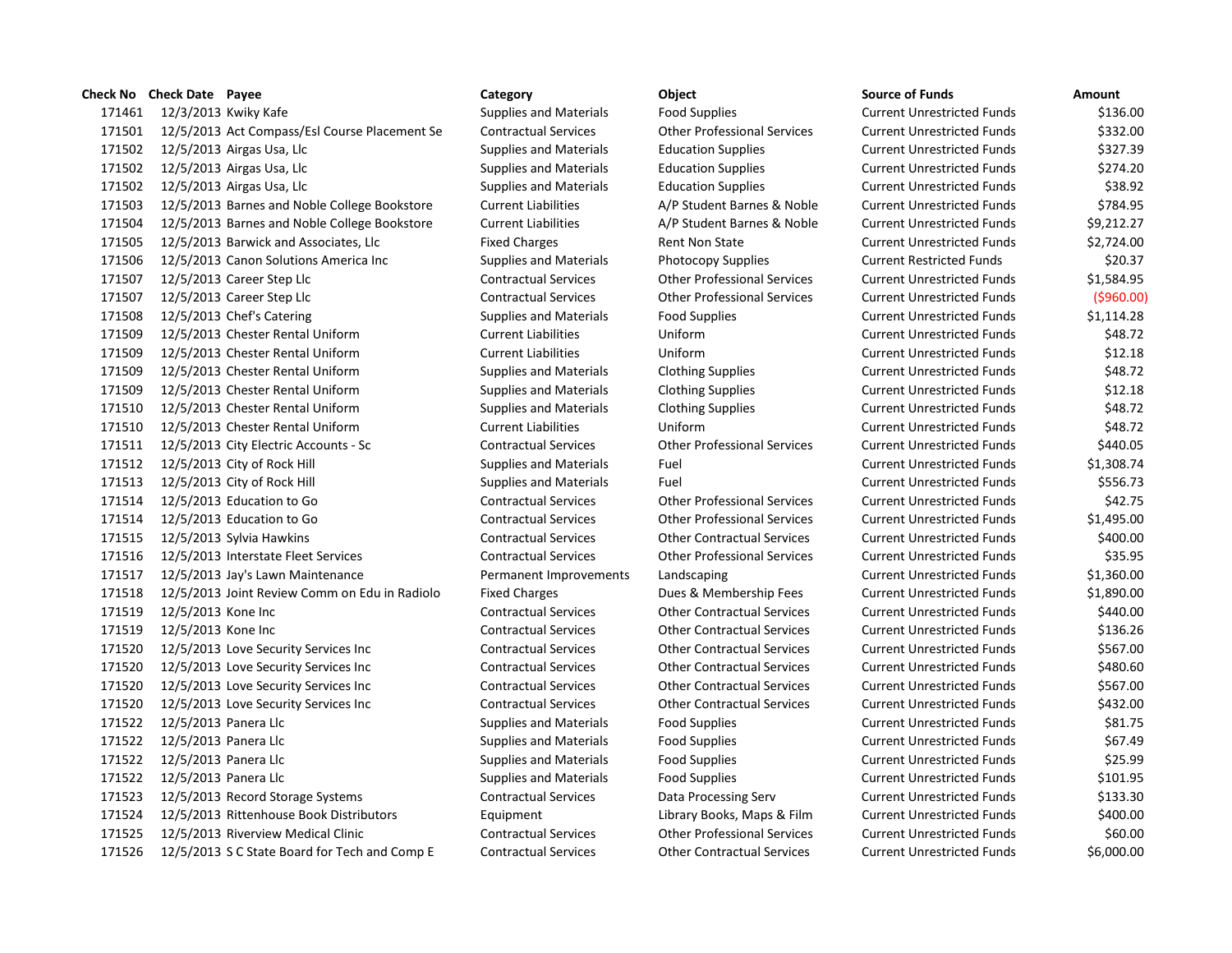| 171527 | 12/5/2013 South Carolina Bar Pro Bono Program | <b>Contractual Services</b> | <b>Other Professional Services</b> | <b>Current Unrestricted Funds</b> | \$500.00    |
|--------|-----------------------------------------------|-----------------------------|------------------------------------|-----------------------------------|-------------|
| 171528 | 12/5/2013 Southern Assoc of Colleges and Scho | Travel                      | Out of State Registration Fees     | <b>Current Unrestricted Funds</b> | \$150.00    |
| 171528 | 12/5/2013 Southern Assoc of Colleges and Scho | Travel                      | Out of State Registration Fees     | <b>Current Unrestricted Funds</b> | \$150.00    |
| 171528 | 12/5/2013 Southern Assoc of Colleges and Scho | Travel                      | Out of State Registration Fees     | <b>Current Unrestricted Funds</b> | \$150.00    |
| 171528 | 12/5/2013 Southern Assoc of Colleges and Scho | Travel                      | Out of State Registration Fees     | <b>Current Unrestricted Funds</b> | \$150.00    |
| 171528 | 12/5/2013 Southern Assoc of Colleges and Scho | Travel                      | Out of State Registration Fees     | <b>Current Unrestricted Funds</b> | \$150.00    |
| 171529 | 12/5/2013 Spartanburg Community College       | <b>Contractual Services</b> | Data Processing Serv               | <b>Current Unrestricted Funds</b> | \$15,368.76 |
| 171530 | 12/5/2013 Stericycle Inc                      | <b>Contractual Services</b> | <b>Other Professional Services</b> | <b>Current Unrestricted Funds</b> | \$137.48    |
| 171530 | 12/5/2013 Stericycle Inc                      | <b>Contractual Services</b> | <b>Other Professional Services</b> | <b>Current Unrestricted Funds</b> | \$80.20     |
| 171530 | 12/5/2013 Stericycle Inc                      | <b>Contractual Services</b> | <b>Other Professional Services</b> | <b>Current Unrestricted Funds</b> | \$11.46     |
| 171531 | 12/5/2013 Surveillance, Resources, and Invest | <b>Contractual Services</b> | <b>Other Professional Services</b> | <b>Current Unrestricted Funds</b> | \$926.50    |
| 171532 | 12/5/2013 U Save Auto Rental                  | Travel                      | Travel                             | <b>Current Unrestricted Funds</b> | \$40.10     |
| 171532 | 12/5/2013 U Save Auto Rental                  | Travel                      | Travel                             | <b>Current Unrestricted Funds</b> | \$200.48    |
| 171532 | 12/5/2013 U Save Auto Rental                  | Travel                      | Travel                             | <b>Current Unrestricted Funds</b> | \$150.27    |
| 171532 | 12/5/2013 U Save Auto Rental                  | Travel                      | Travel                             | <b>Current Unrestricted Funds</b> | \$66.15     |
| 171532 | 12/5/2013 U Save Auto Rental                  | Travel                      | Travel                             | <b>Current Unrestricted Funds</b> | \$52.76     |
| 171532 | 12/5/2013 U Save Auto Rental                  | Travel                      | Travel                             | <b>Current Unrestricted Funds</b> | \$40.10     |
| 171532 | 12/5/2013 U Save Auto Rental                  | Travel                      | Travel                             | <b>Current Unrestricted Funds</b> | \$202.07    |
| 171532 | 12/5/2013 U Save Auto Rental                  | Travel                      | Travel                             | <b>Current Unrestricted Funds</b> | \$107.49    |
| 171532 | 12/5/2013 U Save Auto Rental                  | Travel                      | Travel                             | <b>Current Unrestricted Funds</b> | \$50.02     |
| 171532 | 12/5/2013 U Save Auto Rental                  | Travel                      | Travel                             | <b>Current Unrestricted Funds</b> | \$50.02     |
| 171532 | 12/5/2013 U Save Auto Rental                  | Travel                      | Travel                             | <b>Current Unrestricted Funds</b> | \$57.75     |
| 171532 | 12/5/2013 U Save Auto Rental                  | Travel                      | Travel                             | <b>Current Unrestricted Funds</b> | \$24.04     |
| 171532 | 12/5/2013 U Save Auto Rental                  | Travel                      | Travel                             | <b>Current Unrestricted Funds</b> | \$206.84    |
| 171532 | 12/5/2013 U Save Auto Rental                  | Travel                      | Travel                             | <b>Current Unrestricted Funds</b> | \$120.29    |
| 171532 | 12/5/2013 U Save Auto Rental                  | Travel                      | Travel                             | <b>Current Unrestricted Funds</b> | \$216.33    |
| 171532 | 12/5/2013 U Save Auto Rental                  | Travel                      | Travel                             | <b>Current Unrestricted Funds</b> | \$40.10     |
| 171532 | 12/5/2013 U Save Auto Rental                  | Travel                      | Travel                             | <b>Current Unrestricted Funds</b> | \$54.50     |
| 171532 | 12/5/2013 U Save Auto Rental                  | Travel                      | Travel                             | <b>Current Unrestricted Funds</b> | \$136.58    |
| 171533 | 12/5/2013 West Group                          | Equipment                   | Library Books, Maps & Film         | <b>Current Unrestricted Funds</b> | \$680.61    |
| 171534 | 12/5/2013 Woolpert Inc.                       | Permanent Improvements      | Fees, Arch, Eng & Other            | Master Plan                       | \$12,357.00 |
| 171543 | 12/5/2013 Horry County Clerk of Court         | <b>Current Liabilities</b>  | Court Order Levy                   | <b>Current Unrestricted Funds</b> | \$665.70    |
| 171550 | 12/5/2013 Lancaster County Family Court       | <b>Current Liabilities</b>  | Court Order Levy                   | <b>Current Unrestricted Funds</b> | \$292.97    |
| 171553 | 12/5/2013 Natl Assoc for Developmental Educ   | <b>Fixed Charges</b>        | Dues & Membership Fees             | <b>Current Unrestricted Funds</b> | \$60.00     |
| 171556 | 12/5/2013 S C Council of Deans and Directors  | <b>Fixed Charges</b>        | Dues & Membership Fees             | <b>Current Unrestricted Funds</b> | \$75.00     |
| 171557 | 12/5/2013 S C Dept of Revenue                 | <b>Current Liabilities</b>  | Court Order Levy                   | <b>Current Unrestricted Funds</b> | \$545.86    |
| 171562 | 12/5/2013 Towneplace Suites by Marriot        | <b>Contractual Services</b> | <b>Other Professional Services</b> | <b>Current Unrestricted Funds</b> | \$98.79     |
| 171562 | 12/5/2013 Towneplace Suites by Marriot        | <b>Contractual Services</b> | <b>Other Professional Services</b> | <b>Current Unrestricted Funds</b> | \$197.58    |
| 171575 | 12/6/2013 Chester Metropolitan District       | <b>Contractual Services</b> | Utilities                          | <b>Current Unrestricted Funds</b> | \$61.40     |
| 171576 | 12/9/2013 Service Center & Muffler Master of  | <b>Contractual Services</b> | <b>Other Professional Services</b> | <b>Current Unrestricted Funds</b> | \$680.00    |
| 171578 | 12/9/2013 Office of Insurance Services        | <b>Current Liabilities</b>  | Dental Plus Employee               | <b>Current Unrestricted Funds</b> | \$3,530.72  |
| 171578 | 12/9/2013 Office of Insurance Services        | <b>Current Liabilities</b>  | <b>State Vison Plan</b>            | <b>Current Unrestricted Funds</b> | \$1,483.84  |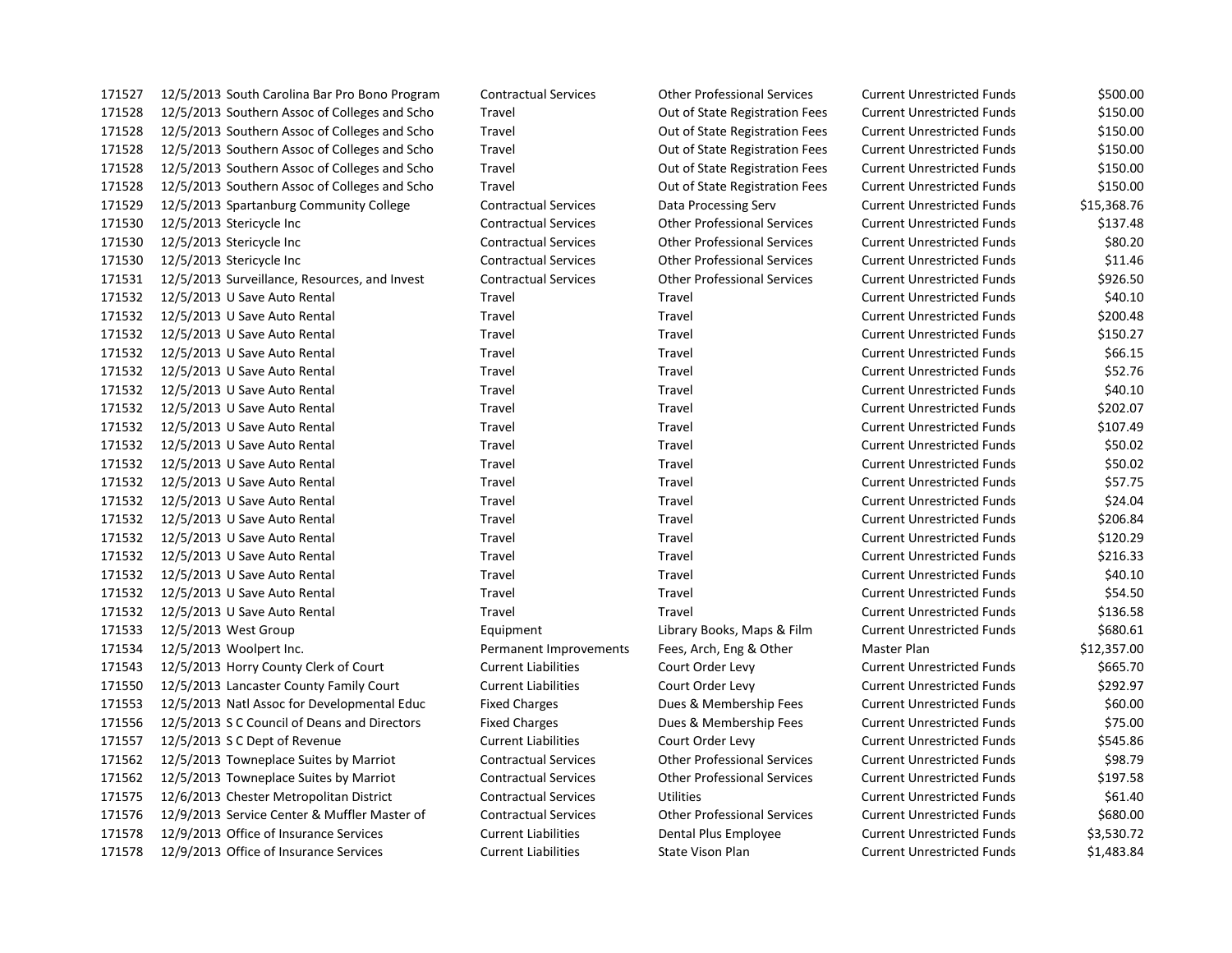171578 12/9/2013 Office of Insurance Services Current Liabilities State Opt Life Current Unrestricted Funds \$5,934.98 12/9/2013 Office of Insurance Services Current Liabilities Dep Life Insurance Current Unrestricted Funds \$102.92 12/9/2013 Office of Insurance Services Current Liabilities Supp Long Term Disability Current Unrestricted Funds \$1,568.52 12/9/2013 Office of Insurance Services Current Liabilities State Dental Employee Current Unrestricted Funds \$4,698.72 12/9/2013 Office of Insurance Services Current Liabilities Tobacco Surcharge Current Unrestricted Funds \$1,260.00 12/10/2013 Academic Marketing Services Supplies and Materials Postage Current Unrestricted Funds \$11,897.19 12/10/2013 Natl Assoc for Community College En Fixed Charges Dues & Membership Fees Current Unrestricted Funds \$750.00 12/10/2013 Ontario Investments Inc Contractual Services Printing Current Unrestricted Funds \$30.51 12/10/2013 Surveillance, Resources, and Invest Contractual Services Other Professional Services Current Unrestricted Funds \$763.00 171586 12/10/2013 Valencia Community College Travel Travel Out of State Registration Fees Current Unrestricted Funds \$595.00 171587 12/10/2013 Natl Assoc for the Edu of Young Chi Fixed Charges Dues & Membership Fees Current Restricted Funds \$4,000.00 12/10/2013 Natl Assoc for the Edu of Young Chi Fixed Charges Dues & Membership Fees Current Restricted Funds \$2,500.00 12/10/2013 Sysco Food Services of Charlotte Ll Supplies and Materials Food Supplies Current Unrestricted Funds \$1,365.57 12/10/2013 Sysco Food Services of Charlotte Ll Supplies and Materials Food Supplies Current Unrestricted Funds \$918.29 12/10/2013 Sysco Food Services of Charlotte Ll Supplies and Materials Food Supplies Current Unrestricted Funds \$1,231.21 12/10/2013 Sysco Food Services of Charlotte Ll Supplies and Materials Food Supplies Current Unrestricted Funds \$624.50 171589 12/10/2013 Accred Board for Eng and Tech Fixed Charges Dues & Membership Fees Current Unrestricted Funds \$675.00 171589 12/10/2013 Accred Board for Eng and Tech Fixed Charges Dues & Membership Fees Current Unrestricted Funds \$2,700.00 12/10/2013 Business Card Contractual Services Non State Employee Travel Current Restricted Funds \$1,553.76 12/10/2013 Business Card Contractual Services Non State Employee Travel Current Restricted Funds \$300.00 171590 12/10/2013 Business Card Travel Travel Current Longing Current Unrestricted Funds \$170.13 171590 12/10/2013 Business Card Travel Travel Current Longing Current Unrestricted Funds \$156.22 171590 12/10/2013 Business Card Travel Travel Current Longing Current Unrestricted Funds \$776.88 171590 12/10/2013 Business Card Travel Travel Current Longing Current Unrestricted Funds \$734.56 171590 12/10/2013 Business Card Travel Travel Current Longing Current Unrestricted Funds \$315.62 171590 12/10/2013 Business Card Travel Travel Current Longing Current Unrestricted Funds \$734.56 171590 12/10/2013 Business Card Travel Travel Current Longing Current Unrestricted Funds \$763.92 12/10/2013 Business Card Travel Out of State Air Trans Current Unrestricted Funds \$50.00 12/10/2013 Business Card Travel Out of State Air Trans Current Unrestricted Funds \$100.00 12/10/2013 Business Card Travel Out of State Air Trans Current Unrestricted Funds \$50.00 12/10/2013 Business Card Travel Out of State Air Trans Current Restricted Funds \$50.00 12/10/2013 Business Card Travel Out of State Other Trans Current Restricted Funds \$36.07 12/10/2013 Business Card Travel Out of State Registration Fees Current Restricted Funds \$117.00 171590 12/10/2013 Business Card Travel Travel Current Restricted Funds \$776.88 12/10/2013 Business Card Travel Out of State Registration Fees Current Unrestricted Funds \$57.00 171590 12/10/2013 Business Card Travel Travel Current Current Unrestricted Funds \$34.90 171590 12/10/2013 Business Card Travel Travel Travel Out of State Other Trans Current Unrestricted Funds \$45.00 171590 12/10/2013 Business Card Travel Travel Travel Out of State Misc Travel Current Unrestricted Funds \$125.50 12/10/2013 Business Card Travel Out of State Misc Travel Current Unrestricted Funds \$35.00 12/10/2013 Business Card Travel Out of State Misc Travel Current Unrestricted Funds \$34.00 12/10/2013 Business Card Travel Out of State Misc Travel Current Unrestricted Funds \$25.00

12/9/2013 Office of Insurance Services Current Liabilities State Insurance Employee Current Unrestricted Funds \$159,777.90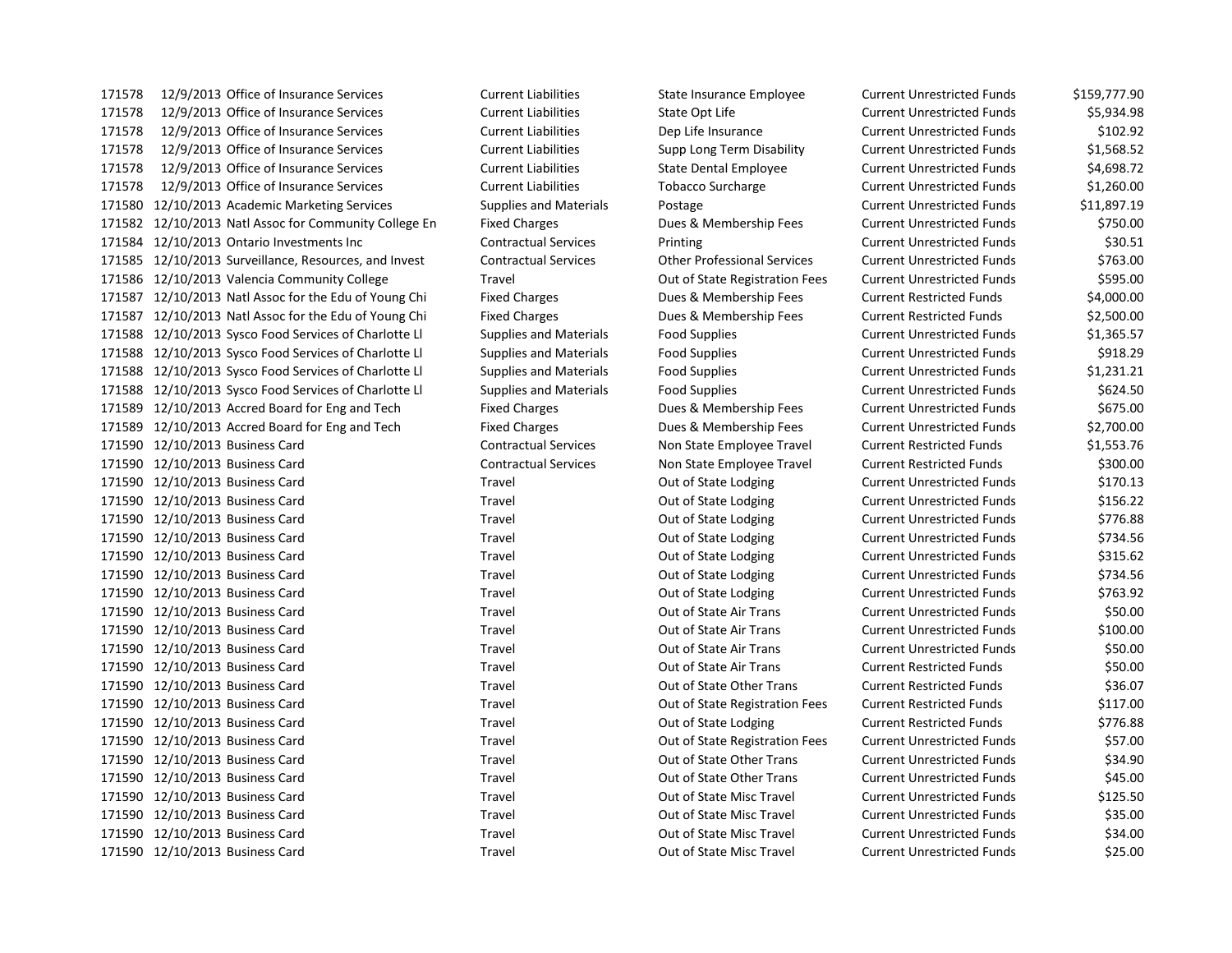171592 12/10/2013 York Technical College Foundation Fixed Charges Rent Non State Current Unrestricted Funds \$1,666.66 171592 12/10/2013 York Technical College Foundation Fixed Charges Rent Non State Current Unrestricted Funds \$3,082.37 12/10/2013 York Technical College Foundation Fixed Charges Rent Non State Current Unrestricted Funds \$1,607.53 12/12/2013 Chester Rotary Club Fixed Charges Dues & Membership Fees Current Unrestricted Funds \$270.00 171595 12/12/2013 City Club of Rock Hill Fixed Charges Dues & Membership Fees Current Unrestricted Funds \$58.33 171595 12/12/2013 City Club of Rock Hill Fixed Charges Dues & Membership Fees Current Unrestricted Funds \$63.33 12/12/2013 Natl Assoc for Developmental Educ Travel Out of State Registration Fees Current Unrestricted Funds \$355.00 12/12/2013 Natl Assoc for Developmental Educ Travel Out of State Registration Fees Current Unrestricted Funds \$355.00 12/12/2013 Petty Cash Supplies and Materials Food Supplies Current Unrestricted Funds \$16.66 12/12/2013 Petty Cash Supplies and Materials Food Supplies Current Unrestricted Funds \$40.33 12/12/2013 Petty Cash Travel In State Misc Travel Exp Current Unrestricted Funds \$3.00 12/12/2013 Petty Cash Supplies and Materials Education Supplies Current Unrestricted Funds \$48.22 171597 12/12/2013 Petty Cash Supplies and Materials Food Supplies Current Unrestricted Funds \$8.25 12/12/2013 Petty Cash Supplies and Materials Other Supplies Current Unrestricted Funds \$9.04 12/12/2013 Petty Cash Supplies and Materials Food Supplies Current Unrestricted Funds \$6.64 12/12/2013 Petty Cash Supplies and Materials Office Supplies Current Restricted Funds \$24.61 12/12/2013 U.S. Postal Service Supplies and Materials Postage Current Unrestricted Funds \$200.00 12/13/2013 Government Finance Officers Assoc Fixed Charges Dues & Membership Fees Current Unrestricted Funds \$435.00 12/13/2013 Act Compass/Esl Course Placement Se Contractual Services Other Professional Services Current Unrestricted Funds \$219.00 12/13/2013 Adams Outdoor Advertising of Nc Contractual Services Advertising Current Unrestricted Funds \$1,500.00 12/13/2013 Aiken Cost Consultants Contractual Services Other Professional Services Unexpended Plant \$640.00 171615 12/13/2013 Alsco **Supplies and Materials Materials** Major Supplies Current Unrestricted Funds \$661.53 171616 12/13/2013 Anderson Stamp and Engraving Supplies and Materials Other Supplies Current Unrestricted Funds \$17.35 171617 12/13/2013 Apple Inc **Supplies and Materials** Other Supplies Current Restricted Funds (\$330.63) 171617 12/13/2013 Apple Inc Current Restricted Funds Stapplies And Materials Current Restricted Funds (1999.00 12/13/2013 Apple Inc Supplies and Materials Other Supplies Current Restricted Funds \$49.00 171617 12/13/2013 Apple Inc Current Restricted Funds Supplies and Materials Other Supplies Current Restricted Funds \$29.00 171617 12/13/2013 Apple Inc Current Restricted Funds Supplies and Materials Other Supplies Current Restricted Funds \$29.00 12/13/2013 Atlanta Dental Supply Contractual Services General Repair Current Unrestricted Funds \$66.38 12/13/2013 Atlanta Dental Supply Contractual Services General Repair Current Unrestricted Funds \$432.58 12/13/2013 Atlanta Dental Supply Contractual Services General Repair Current Unrestricted Funds (\$70.56) 12/13/2013 Atlanta Dental Supply Contractual Services General Repair Current Unrestricted Funds (\$36.38) 171619 12/13/2013 B & K Pro Audio and Lighting Supplies and Materials Photographic & Audio Vs. Sup. Current Unrestricted Funds \$166.92 12/13/2013 Joyce S. Baker Contractual Services Other Professional Services Current Unrestricted Funds \$150.00 12/13/2013 Baker and Taylor Equipment Library Books, Maps & Film Current Unrestricted Funds \$81.90 12/13/2013 Baker and Taylor Equipment Library Books, Maps & Film Current Unrestricted Funds \$17.22 12/13/2013 Baker and Taylor Equipment Library Books, Maps & Film Current Unrestricted Funds \$73.80 12/13/2013 Baker and Taylor Equipment Library Books, Maps & Film Current Unrestricted Funds \$54.50 12/13/2013 Baker and Taylor Equipment Library Books, Maps & Film Current Unrestricted Funds \$35.43 12/13/2013 Baker and Taylor Equipment Library Books, Maps & Film Current Unrestricted Funds \$96.96 12/13/2013 Baker and Taylor Equipment Library Books, Maps & Film Current Unrestricted Funds \$103.97 12/13/2013 Baker and Taylor Equipment Library Books, Maps & Film Current Unrestricted Funds \$121.69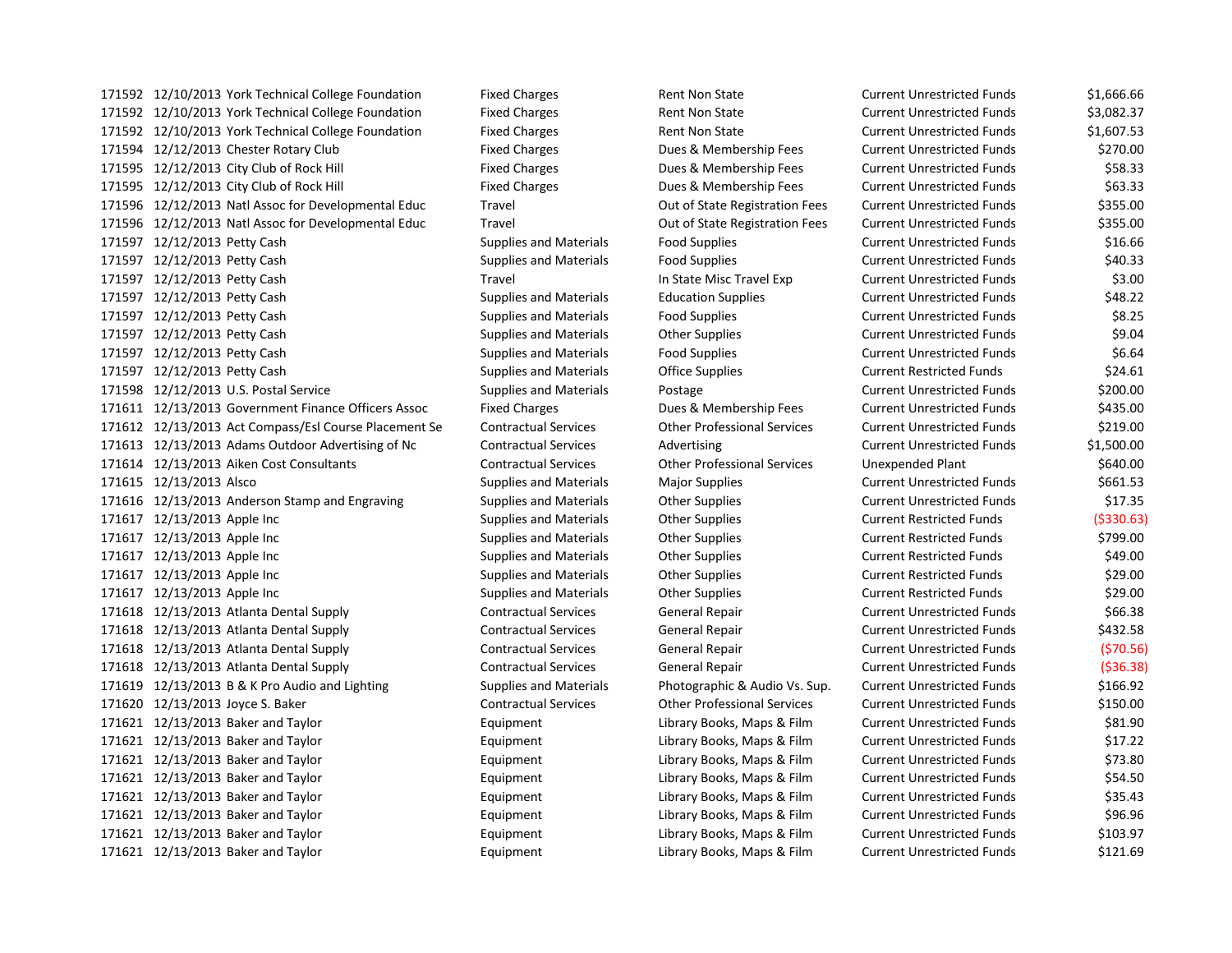171621 12/13/2013 Baker and Taylor **Equipment** Equipment Library Books, Maps & Film Current Unrestricted Funds \$519.87 12/13/2013 Baker and Taylor Equipment Library Books, Maps & Film Current Unrestricted Funds \$18.15 12/13/2013 Baker and Taylor Equipment Library Books, Maps & Film Current Unrestricted Funds \$67.51 12/13/2013 Boans Locksmith Shop Contractual Services Other Professional Services Current Unrestricted Funds \$440.00 12/13/2013 Boans Locksmith Shop Contractual Services Other Professional Services Current Unrestricted Funds \$80.00 12/13/2013 C C Dickson Contractual Services General Repair Current Unrestricted Funds \$92.25 12/13/2013 C C Dickson Contractual Services General Repair Current Unrestricted Funds \$56.84 171624 12/13/2013 Canon Solutions America Inc Supplies and Materials Photocopy Supplies Current Unrestricted Funds \$106.53 171624 12/13/2013 Canon Solutions America Inc Fixed Charges Rental Other Current Unrestricted Funds \$120.57 171624 12/13/2013 Canon Solutions America Inc Fixed Charges Rental Other Current Unrestricted Funds \$114.97 171624 12/13/2013 Canon Solutions America Inc Fixed Charges Leased To Own Equip Current Unrestricted Funds \$95.13 12/13/2013 Canon Solutions America Inc Fixed Charges Leased To Own Equip Current Unrestricted Funds \$1,002.02 12/13/2013 Canon Solutions America Inc Fixed Charges Leased To Own Equip Current Unrestricted Funds \$55.84 171625 12/13/2013 Canon Solutions America Inc Fixed Charges Leased To Own Equip Current Unrestricted Funds \$363.85 12/13/2013 Caretaker Management Service Inc Contractual Services Other Professional Services Current Unrestricted Funds \$850.00 12/13/2013 Charlotte Paint Company Inc Contractual Services Other Professional Services Current Unrestricted Funds \$1,200.00 12/13/2013 Charlotte Paint Company Inc Contractual Services Other Professional Services County Projects \$1,800.00 12/13/2013 City Electric Accounts - Sc Contractual Services General Repair Current Unrestricted Funds \$217.90 12/13/2013 Clegg's Termite & Pest Control Contractual Services Other Contractual Services Current Unrestricted Funds \$90.00 12/13/2013 D2l, Ltd Contractual Services Other Professional Services Current Unrestricted Funds \$5,000.00 12/13/2013 D2l, Ltd Contractual Services Other Professional Services Current Unrestricted Funds \$250.00 12/13/2013 Dentsply/RinnyDentsply/Rinn Supplies and Materials Education Supplies Current Restricted Funds \$3,264.14 12/13/2013 Education to Go Contractual Services Other Professional Services Current Unrestricted Funds \$1,625.00 12/13/2013 Education to Go Contractual Services Other Professional Services Current Unrestricted Funds \$47.25 12/13/2013 Ellucian Inc Contractual Services Other Professional Services Current Unrestricted Funds \$2,250.00 12/13/2013 Ellucian Inc Contractual Services Other Professional Services Current Unrestricted Funds \$168.75 12/13/2013 Ellucian Inc Contractual Services Other Professional Services Current Unrestricted Funds \$675.00 12/13/2013 Forklifts Unlimited Contractual Services Other Professional Services Current Unrestricted Funds \$236.04 171636 12/13/2013 Fort Mill B B Q Comp. Supplies and Materials Food Supplies Current Unrestricted Funds \$7,052.75 171636 12/13/2013 Fort Mill B B Q Comp. Supplies and Materials Food Supplies Current Unrestricted Funds \$449.04 12/13/2013 Fort Mill B B Q Comp. Supplies and Materials Food Supplies Current Unrestricted Funds \$2,884.25 171636 12/13/2013 Fort Mill B B Q Comp. Supplies and Materials Food Supplies Current Unrestricted Funds \$4,138.75 12/13/2013 Gateway Supply Company Contractual Services General Repair Current Unrestricted Funds \$149.46 12/13/2013 Gateway Supply Company Contractual Services General Repair Current Unrestricted Funds \$9,744.84 12/13/2013 Gateway Supply Company Contractual Services General Repair Current Unrestricted Funds (\$90.23) 12/13/2013 Graybar Electric Co Contractual Services General Repair Current Unrestricted Funds \$208.65 12/13/2013 Graybar Electric Co Contractual Services General Repair Current Unrestricted Funds \$23.95 12/13/2013 Graybar Electric Co Contractual Services General Repair Current Unrestricted Funds (\$0.01) 12/13/2013 Graybar Electric Co Contractual Services General Repair Current Unrestricted Funds \$722.08 12/13/2013 Honey Baked Ham Company Supplies and Materials Food Supplies Current Unrestricted Funds \$99.90 171639 12/13/2013 Honey Baked Ham Company Supplies and Materials Food Supplies Current Unrestricted Funds \$219.37

12/13/2013 Baker and Taylor Equipment Library Books, Maps & Film Current Unrestricted Funds \$168.64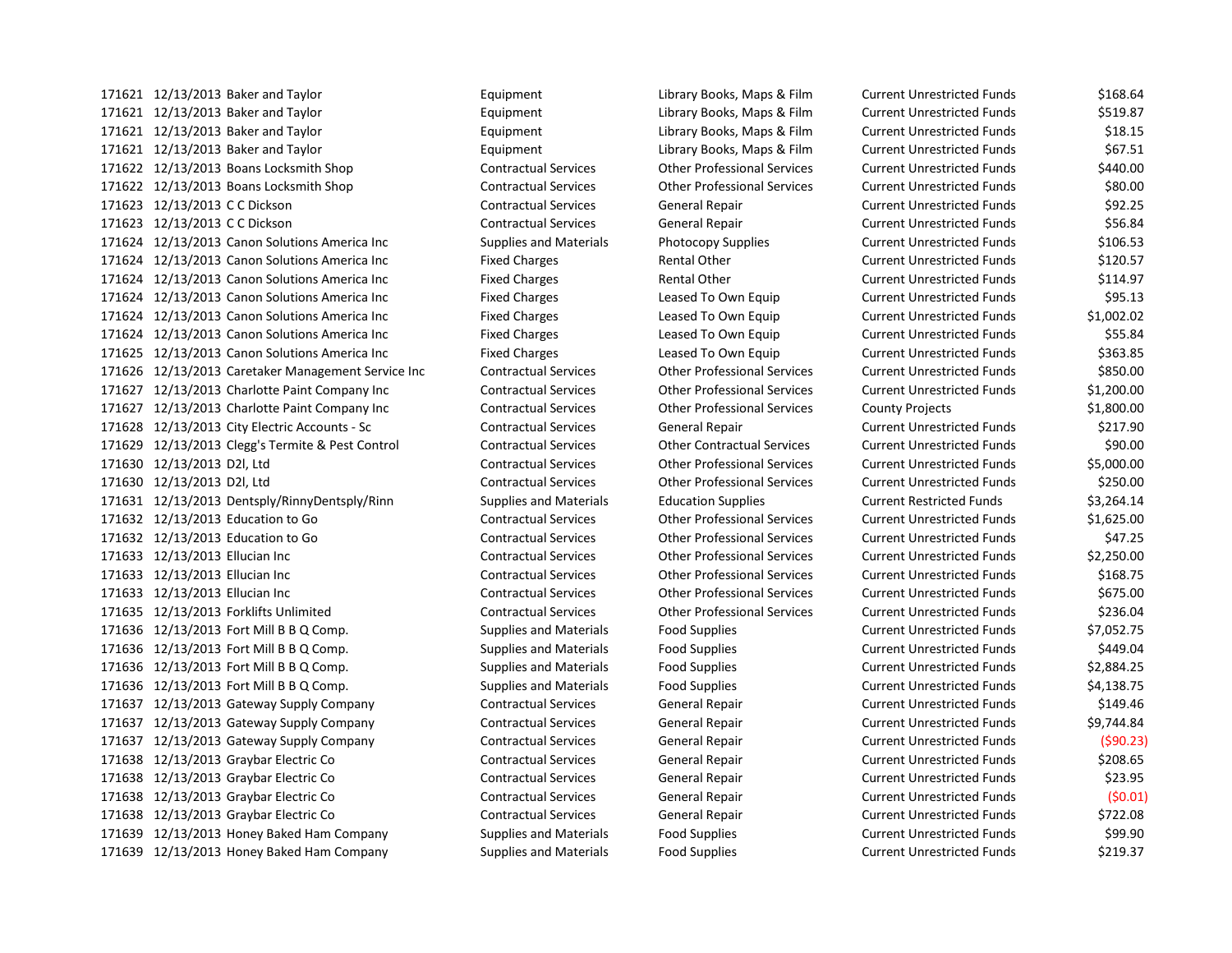12/13/2013 Honey Baked Ham Company Supplies and Materials Food Supplies Current Unrestricted Funds \$2,157.29 12/13/2013 Honey Baked Ham Company Supplies and Materials Food Supplies Current Unrestricted Funds \$87.75 12/13/2013 Hunter Aligning and Balancing Contractual Services General Repair Current Unrestricted Funds \$44.30 12/13/2013 Hunter Aligning and Balancing Contractual Services General Repair Current Unrestricted Funds \$860.00 12/13/2013 Hunter Aligning and Balancing Contractual Services General Repair Current Unrestricted Funds \$279.00 12/13/2013 Hunter Aligning and Balancing Contractual Services General Repair Current Unrestricted Funds \$12.73 171641 12/13/2013 Innovative Solutions of Sc, Inc. The Permanent Improvements Other Permanent Imp State Def Maintenance \$9,272.00 12/13/2013 Interior Plantscapes Llc Contractual Services Other Contractual Services Current Unrestricted Funds \$268.00 12/13/2013 YTC Employee Supplies and Materials Maintenance Supplies Current Unrestricted Funds \$79.45 12/13/2013 Love Security Services Inc Contractual Services Other Contractual Services Current Unrestricted Funds \$432.00 12/13/2013 Love Security Services Inc Contractual Services Other Contractual Services Current Unrestricted Funds \$432.00 12/13/2013 Love Security Services Inc Contractual Services Other Contractual Services Current Unrestricted Funds \$172.80 12/13/2013 Love Security Services Inc Contractual Services Other Contractual Services Current Unrestricted Funds \$610.20 171645 12/13/2013 Melanie Rowe Catering Supplies and Materials Food Supplies Current Unrestricted Funds \$540.35 12/13/2013 Mid-Carolina Ahec, Inc. Contractual Services Other Professional Services Current Unrestricted Funds \$50.00 12/13/2013 Mid-Carolina Ahec, Inc. Contractual Services Other Professional Services Current Unrestricted Funds \$4.00 12/13/2013 Mid-Carolina Ahec, Inc. Contractual Services Other Professional Services Current Unrestricted Funds \$100.00 12/13/2013 NRCCUA Supplies and Materials Education Supplies Current Unrestricted Funds \$4.42 12/13/2013 NRCCUA Contractual Services Other Professional Services Current Restricted Funds \$614.72 12/13/2013 NRCCUA Contractual Services Other Professional Services Current Restricted Funds \$409.36 171648 12/13/2013 Ontario Investments Inc Fixed Charges Leased To Own Equip Current Unrestricted Funds \$1,414.35 12/13/2013 Ontario Investments Inc Fixed Charges Leased To Own Equip Current Unrestricted Funds \$189.80 12/13/2013 Ontario Investments Inc Fixed Charges Leased To Own Equip Current Unrestricted Funds \$196.64 12/13/2013 Ontario Investments Inc Fixed Charges Leased To Own Equip Current Unrestricted Funds \$1,305.39 12/13/2013 Palmetto Tire and Service Contractual Services General Repair Current Unrestricted Funds \$910.72 171650 12/13/2013 Panera Llc **Supplies and Materials** Food Supplies Current Unrestricted Funds \$47.94 12/13/2013 Panera Llc Supplies and Materials Food Supplies Current Unrestricted Funds \$49.02 171650 12/13/2013 Panera Llc **Supplies and Materials** Food Supplies **Food Supplies Current Unrestricted Funds** \$111.13 171650 12/13/2013 Panera Llc **Supplies and Materials** Food Supplies **Food Supplies Current Unrestricted Funds** \$978.38 12/13/2013 Panera Llc Supplies and Materials Food Supplies Current Unrestricted Funds \$1,018.43 171650 12/13/2013 Panera Llc **Supplies and Materials** Food Supplies **Food Supplies Current Unrestricted Funds** \$257.12 12/13/2013 Quality Cleaning Janitor Services, Contractual Services Other Professional Services Current Unrestricted Funds \$395.00 12/13/2013 Radco Construction Services Inc Contractual Services Other Professional Services Current Unrestricted Funds \$642.00 12/13/2013 Radco Construction Services Inc Contractual Services Other Professional Services Current Unrestricted Funds \$7.89 171653 12/13/2013 Rogers Grading Inc Supplies and Materials Other Supplies Master Plan \$1,760.00 12/13/2013 Saf Technologies Contractual Services Other Professional Services Current Unrestricted Funds \$1,040.94 12/13/2013 Scholar Educational Systems Supplies and Materials Education Supplies Current Unrestricted Funds \$1,495.00 12/13/2013 Simplex Grinnell Lp Contractual Services Other Professional Services Current Unrestricted Funds \$375.00 12/13/2013 Snipes Supplies and Materials Janitorial Supplies Current Unrestricted Funds \$626.16 12/13/2013 Snipes Supplies and Materials Janitorial Supplies Current Unrestricted Funds \$169.49 12/13/2013 Software Hardware Intergration Inte Supplies and Materials Education Supplies Current Restricted Funds \$300.14 12/13/2013 Sourceone Healthcare Supplies and Materials Medical & Lab Supplies Current Unrestricted Funds \$90.22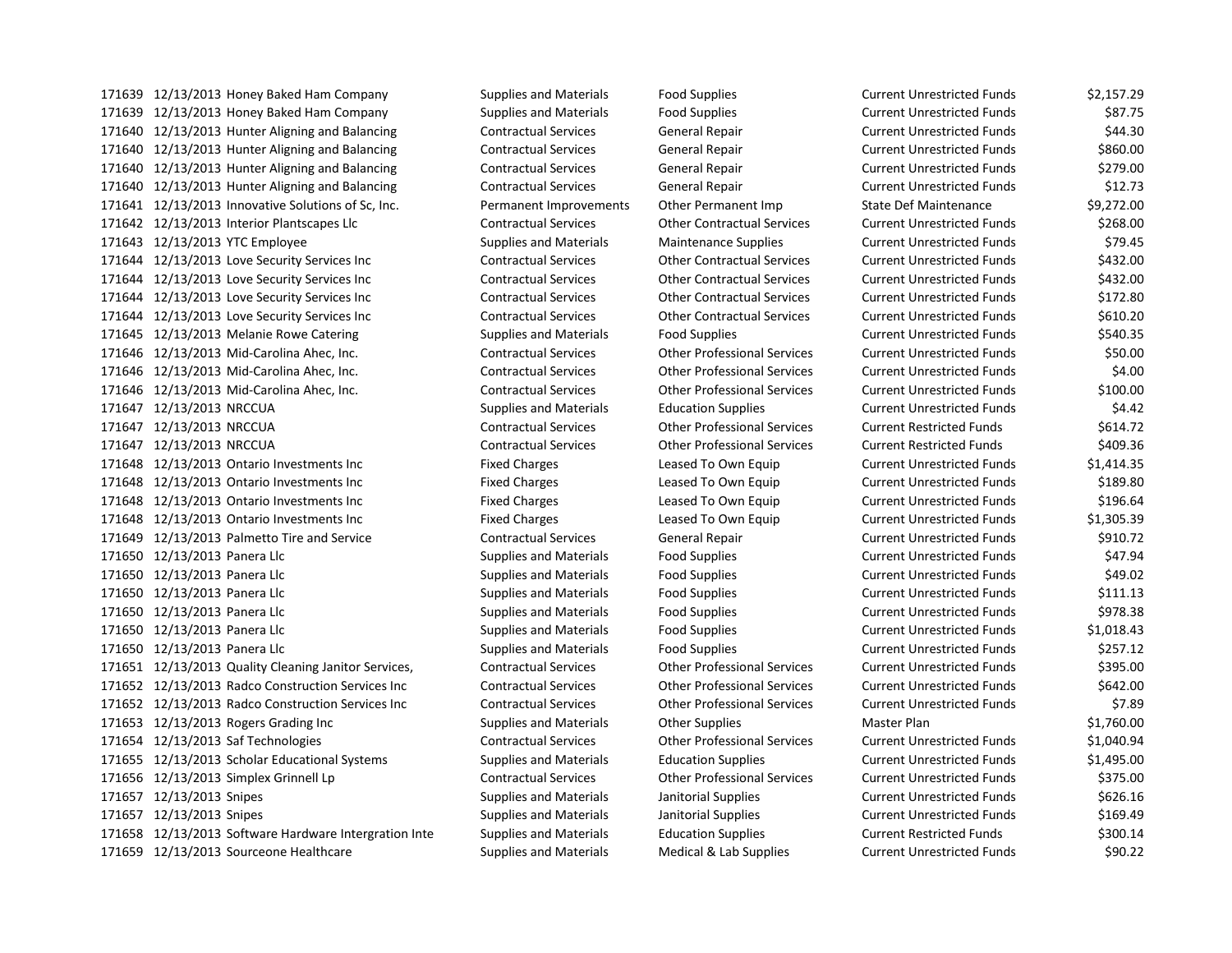12/13/2013 Southeastern Paper Group, Inc Supplies and Materials Janitorial Supplies Current Unrestricted Funds \$1,111.73 12/13/2013 Unifirst Corporation Contractual Services Other Professional Services Current Unrestricted Funds \$66.56 12/16/2013 Rock Hill Coca Cola Supplies and Materials Other Supplies Current Unrestricted Funds \$106.05 12/16/2013 Apple Inc Supplies and Materials Other Supplies Current Restricted Funds \$49.00 12/16/2013 Baker and Taylor Equipment Library Books, Maps & Film Current Unrestricted Funds \$100.60 12/16/2013 Baker and Taylor Equipment Library Books, Maps & Film Current Unrestricted Funds \$22.26 12/16/2013 Baker and Taylor Equipment Library Books, Maps & Film Current Unrestricted Funds \$12.15 12/16/2013 Baker and Taylor Equipment Library Books, Maps & Film Current Unrestricted Funds \$16.34 12/16/2013 Baker and Taylor Equipment Library Books, Maps & Film Current Unrestricted Funds \$71.69 12/16/2013 Baker and Taylor Equipment Library Books, Maps & Film Current Unrestricted Funds \$176.04 12/16/2013 Baker and Taylor Equipment Library Books, Maps & Film Current Unrestricted Funds \$8,865.96 12/16/2013 Baker and Taylor Equipment Library Books, Maps & Film Current Unrestricted Funds \$189.06 12/16/2013 Bi Lo Supplies and Materials Food Supplies Current Unrestricted Funds \$107.58 12/16/2013 Boans Locksmith Shop Contractual Services Other Professional Services Current Unrestricted Funds \$175.00 12/16/2013 C C Dickson Contractual Services General Repair Current Unrestricted Funds \$85.77 12/16/2013 C C Dickson Contractual Services General Repair Current Unrestricted Funds \$342.06 12/16/2013 C C Dickson Contractual Services General Repair Current Unrestricted Funds \$176.50 12/16/2013 Catering Affairs Supplies and Materials Food Supplies Current Unrestricted Funds \$1,816.30 12/16/2013 City Electric Accounts - Sc Contractual Services General Repair Current Unrestricted Funds \$123.81 12/16/2013 Cox's Rock Hill Inc Contractual Services Other Professional Services Current Unrestricted Funds \$1,345.00 12/16/2013 Cox's Rock Hill Inc Contractual Services Other Professional Services Current Unrestricted Funds (\$285.00) 12/16/2013 Cox's Rock Hill Inc Contractual Services Other Professional Services Current Unrestricted Funds \$815.00 12/16/2013 Crossroads Environmental, LLC Contractual Services Other Professional Services County Projects \$850.00 12/16/2013 Dolores G Vees Contractual Services Education & Training Serv Current Unrestricted Funds \$1,670.00 12/16/2013 Eastern Refrigeration Service, Inc Contractual Services Other Professional Services Current Unrestricted Funds \$290.36 12/16/2013 Education to Go Contractual Services Other Professional Services Current Unrestricted Funds \$195.00 12/16/2013 Education to Go Contractual Services Other Professional Services Current Unrestricted Funds \$65.00 12/16/2013 Ellucian Inc Contractual Services Other Professional Services Current Unrestricted Funds \$34,569.22 12/16/2013 Ellucian Inc Contractual Services Other Professional Services Current Unrestricted Funds \$46,200.00 12/16/2013 Ellucian Inc Contractual Services Other Professional Services Current Unrestricted Funds \$31,500.00 12/16/2013 Ellucian Inc Contractual Services Other Professional Services Current Unrestricted Funds \$7,000.00 12/16/2013 Ellucian Inc Contractual Services Other Professional Services Current Unrestricted Funds \$3,150.00 12/16/2013 Ellucian Inc Contractual Services Other Professional Services Current Unrestricted Funds \$28,000.00 12/16/2013 Forklifts Unlimited Contractual Services Other Professional Services Current Unrestricted Funds \$1,738.60 12/16/2013 Fort Mill B B Q Comp. Supplies and Materials Food Supplies Current Unrestricted Funds \$10,205.05 12/16/2013 Fort Mill B B Q Comp. Supplies and Materials Food Supplies Current Unrestricted Funds \$2,662.40 12/16/2013 Fortune Academy Inc Contractual Services Other Professional Services Current Unrestricted Funds \$1,036.50 12/16/2013 Gateway Supply Company Contractual Services General Repair Current Unrestricted Funds \$9.29 12/16/2013 Gateway Supply Company Contractual Services General Repair Current Unrestricted Funds \$9.85 12/16/2013 Gateway Supply Company Contractual Services General Repair Current Unrestricted Funds \$57.62 12/16/2013 Gateway Supply Company Contractual Services General Repair Current Unrestricted Funds \$133.91

12/13/2013 Southeastern Paper Group, Inc Supplies and Materials Janitorial Supplies Current Unrestricted Funds \$1,747.52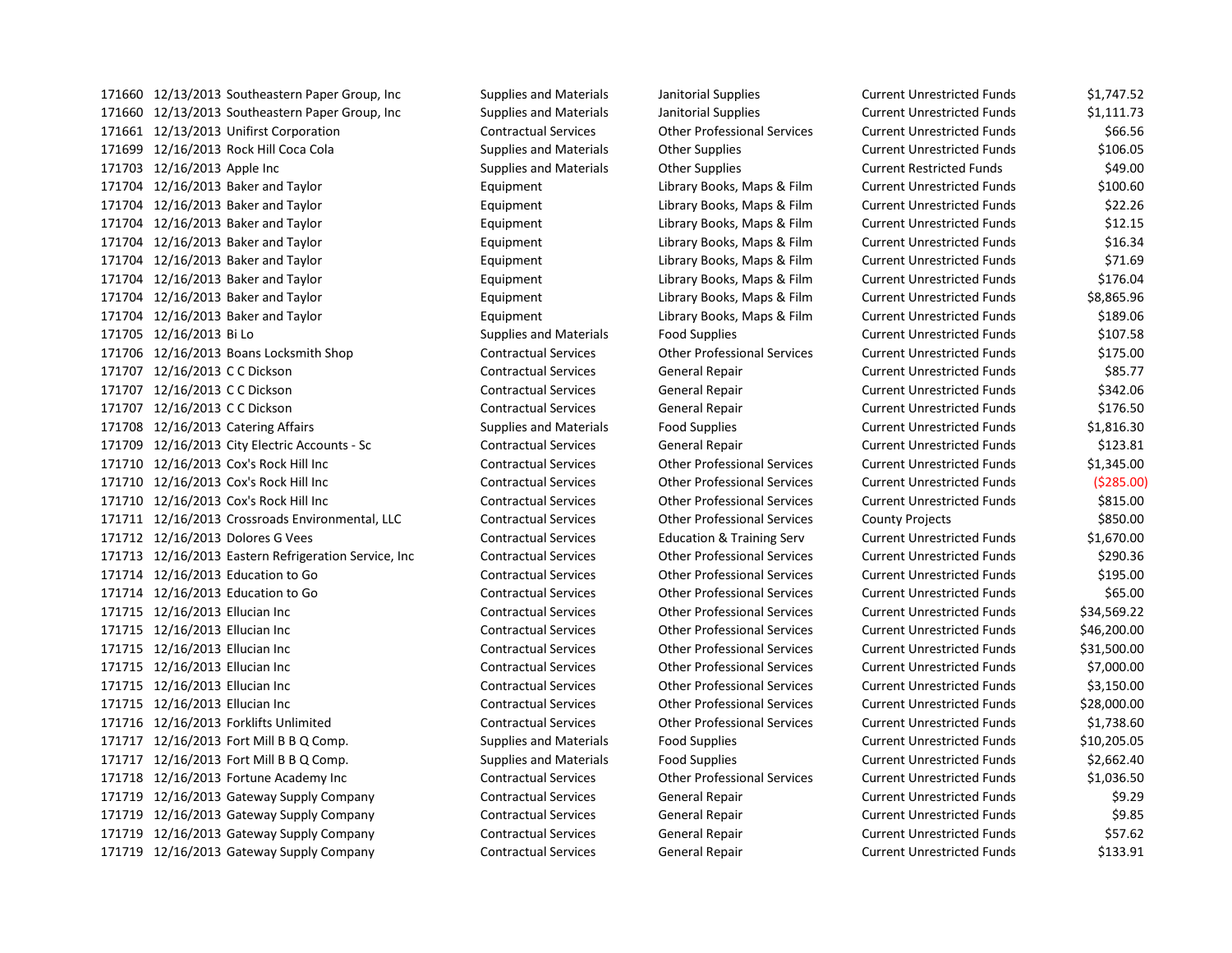12/16/2013 Gateway Supply Company Contractual Services General Repair Current Unrestricted Funds \$91.36 12/16/2013 Graybar Electric Co Contractual Services General Repair Current Unrestricted Funds \$10.77 12/16/2013 Graybar Electric Co Contractual Services General Repair Current Unrestricted Funds \$102.39 12/16/2013 Graybar Electric Co Contractual Services General Repair Current Unrestricted Funds \$6,574.17 12/16/2013 Graybar Electric Co Contractual Services General Repair Current Unrestricted Funds \$118.06 171721 12/16/2013 Honey Baked Ham Company Supplies and Materials Food Supplies Current Unrestricted Funds \$140.39 12/16/2013 Honey Baked Ham Company Supplies and Materials Food Supplies Current Unrestricted Funds \$301.83 12/16/2013 Honey Baked Ham Company Supplies and Materials Food Supplies Current Unrestricted Funds \$53.91 12/16/2013 YTC Employee Supplies and Materials Maintenance Supplies Current Unrestricted Funds \$222.44 12/16/2013 Johnson Controls Inc Contractual Services Other Professional Services Current Unrestricted Funds \$971.00 12/16/2013 Keck and Wood, Inc Permanent Improvements Fees, Arch, Eng & Other Master Plan \$3,180.00 12/16/2013 Keck and Wood, Inc Permanent Improvements Fees, Arch, Eng & Other Master Plan \$15,638.00 12/16/2013 Love Security Services Inc Contractual Services Other Contractual Services Current Unrestricted Funds \$567.00 12/16/2013 Larry Lovett Contractual Services Other Professional Services Current Unrestricted Funds \$135.00 12/16/2013 Lowes Home Centers Contractual Services General Repair Current Unrestricted Funds \$430.22 12/16/2013 McVeigh & Mangum Engineering, Inc Permanent Improvements Reimbursables County Projects \$33.90 12/16/2013 McVeigh & Mangum Engineering, Inc Permanent Improvements Fees, Arch, Eng & Other County Projects \$500.00 12/16/2013 Mid-Carolina Ahec, Inc. Contractual Services Other Professional Services Current Unrestricted Funds \$165.00 12/16/2013 Mid-Carolina Ahec, Inc. Contractual Services Other Professional Services Current Unrestricted Funds \$40.00 12/16/2013 Mid-Carolina Ahec, Inc. Contractual Services Other Professional Services Current Unrestricted Funds \$52.00 12/16/2013 Mid-Carolina Ahec, Inc. Contractual Services Other Professional Services Current Unrestricted Funds \$48.00 12/16/2013 Joanna S. Pearson Contractual Services Other Professional Services Current Unrestricted Funds \$1,895.00 12/16/2013 Quick Fuel Supplies and Materials Fuel Current Unrestricted Funds \$1,840.11 12/16/2013 Staffmark Contractual Services Other Professional Services Current Unrestricted Funds \$255.40 12/16/2013 Staffmark Contractual Services Other Professional Services Current Unrestricted Funds \$255.40 12/16/2013 Staffmark Contractual Services Other Professional Services Current Unrestricted Funds \$255.40 12/16/2013 Staffmark Contractual Services Other Professional Services Current Unrestricted Funds \$255.40 12/16/2013 Staffmark Contractual Services Other Professional Services Current Unrestricted Funds \$504.42 12/16/2013 Staffmark Contractual Services Other Professional Services Current Unrestricted Funds \$478.88 12/16/2013 Staffmark Contractual Services Other Professional Services Current Unrestricted Funds \$504.42 12/16/2013 Staffmark Contractual Services Other Contractual Services Current Unrestricted Funds \$1,193.80 12/16/2013 Staffmark Contractual Services Other Contractual Services Current Unrestricted Funds \$1,193.80 12/16/2013 Staffmark Contractual Services Other Contractual Services Current Unrestricted Funds \$1,193.80 171733 12/16/2013 United Rentals The State of Fixed Charges Rental Other Current Unrestricted Funds 51,493.48 12/16/2013 Vmware Inc Contractual Services Other Contractual Services Current Unrestricted Funds \$3,496.00 12/16/2013 Vmware Inc Contractual Services Other Contractual Services Current Unrestricted Funds \$5,244.00 12/16/2013 Vmware Inc Contractual Services Other Contractual Services Current Unrestricted Funds \$1,748.00 12/16/2013 Vmware Inc Contractual Services Other Contractual Services Current Unrestricted Funds \$1,249.00 12/16/2013 Vmware Inc Contractual Services Other Contractual Services Current Unrestricted Funds \$1,748.00 12/16/2013 Vmware Inc Contractual Services Other Contractual Services Current Unrestricted Funds \$1,748.00 171735 12/16/2013 W Square Advertising Contractual Services Advertising Current Unrestricted Funds \$728.78 171735 12/16/2013 W Square Advertising Contractual Services Advertising Current Unrestricted Funds \$923.40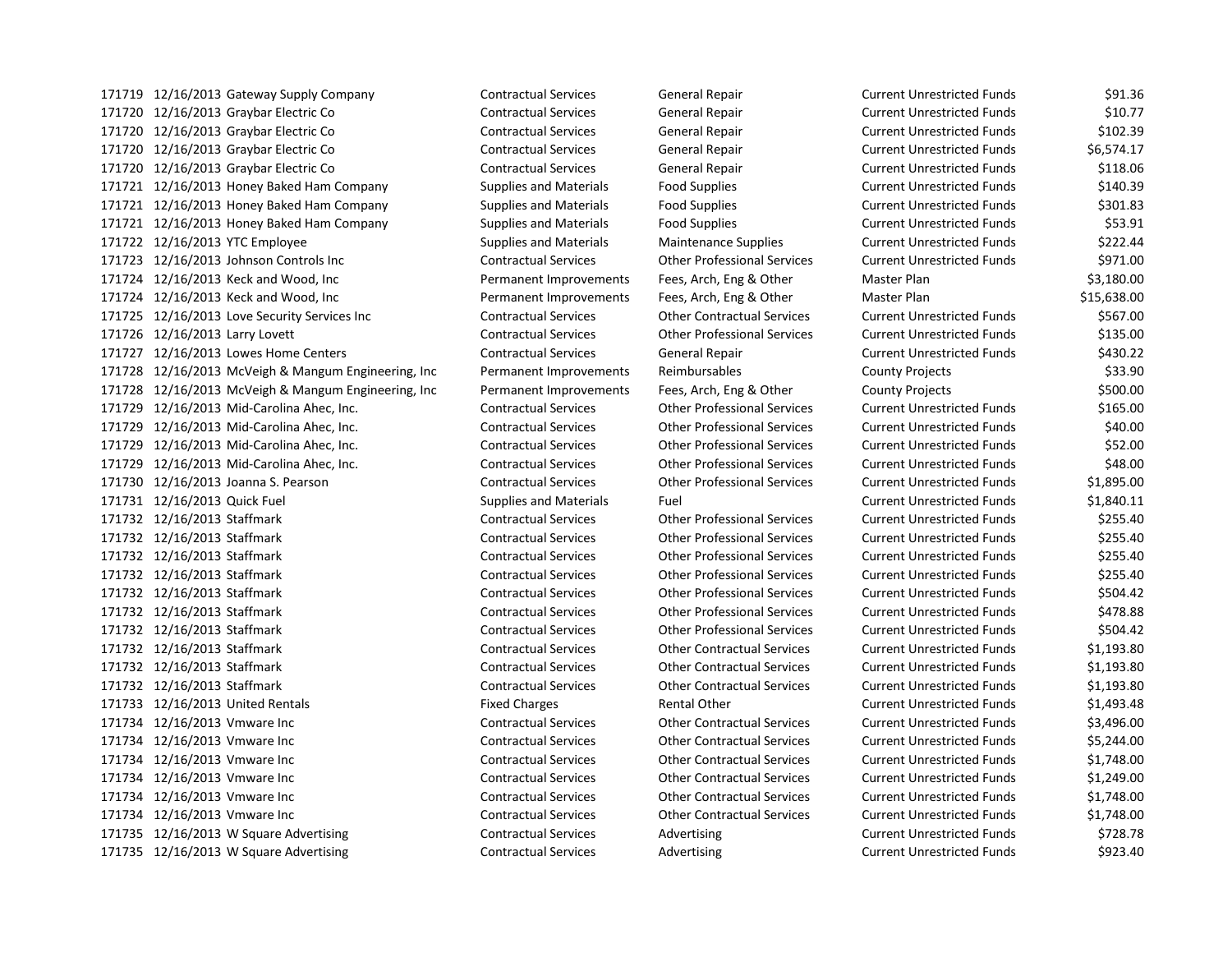12/16/2013 Waste Management of the Carolinas Contractual Services Utilities Current Unrestricted Funds \$185.26 12/16/2013 Watson Tate Savory Architects Inc Permanent Improvements Reimbursables County Projects \$681.90 12/16/2013 Watson Tate Savory Architects Inc Permanent Improvements Fees, Arch, Eng & Other County Projects \$18,451.50 12/16/2013 White Office Furniture Supplies and Materials Other Supplies Current Restricted Funds (\$0.01) 12/16/2013 White Office Furniture Supplies and Materials Other Supplies Current Restricted Funds \$2,325.00 12/16/2013 White Office Furniture Supplies and Materials Other Supplies Current Restricted Funds \$2,325.00 12/16/2013 White Office Furniture Supplies and Materials Other Supplies Current Restricted Funds \$2,325.00 12/16/2013 White Office Furniture Supplies and Materials Other Supplies Current Restricted Funds \$2,325.00 12/16/2013 White Office Furniture Supplies and Materials Other Supplies Current Restricted Funds \$232.50 171738 12/16/2013 White Office Furniture Supplies and Materials Other Supplies Current Restricted Funds \$881.50 12/16/2013 White Office Furniture Supplies and Materials Other Supplies Current Restricted Funds \$10,820.00 12/16/2013 White Office Furniture Supplies and Materials Other Supplies Current Restricted Funds \$1,011.50 12/16/2013 White Office Furniture Supplies and Materials Other Supplies Current Restricted Funds \$691.00 12/16/2013 Wilson Nursery Supplies and Materials Other Supplies Master Plan \$1,400.00 12/16/2013 Wilson Nursery Supplies and Materials Other Supplies Master Plan \$2,200.00 171739 12/16/2013 Wilson Nursery Supplies and Materials Other Supplies Master Plan \$700.00 12/16/2013 Wilson Nursery Supplies and Materials Other Supplies Master Plan \$1,375.00 12/16/2013 Wilson Nursery Supplies and Materials Other Supplies Master Plan \$100.00 171739 12/16/2013 Wilson Nursery Supplies and Materials Other Supplies Master Plan \$275.00 171739 12/16/2013 Wilson Nursery **Supplies and Materials** Other Supplies Master Plan Master Plan \$416.50 171739 12/16/2013 Wilson Nursery **Supplies and Materials** Other Supplies Master Plan Master Plan \$680.00 12/16/2013 Wilson Nursery Supplies and Materials Other Supplies Master Plan \$1,200.00 171739 12/16/2013 Wilson Nursery Supplies and Materials Other Supplies Master Plan \$183.75 12/16/2013 Wilson Nursery Supplies and Materials Other Supplies Master Plan \$100.00 12/16/2013 Wolfram Research Inc Supplies and Materials Education Supplies Current Restricted Funds \$3,314.00 12/16/2013 Wolfram Research Inc Supplies and Materials Education Supplies Current Restricted Funds \$20.00 12/16/2013 York County Contractual Services Other Professional Services Current Unrestricted Funds \$46.88 12/16/2013 Youvisit Llc Contractual Services Advertising Current Unrestricted Funds \$1,526.00 12/16/2013 Boykin and Davis Llc Contractual Services Legal Services Current Unrestricted Funds \$4,953.93 12/16/2013 Central City Optimist Club Administ Fixed Charges Dues & Membership Fees Current Unrestricted Funds \$150.00 12/16/2013 Mc Alister's Deli Supplies and Materials Food Supplies Current Unrestricted Funds \$100.27 12/16/2013 Mid-Carolina Ahec, Inc. Contractual Services Other Professional Services Current Unrestricted Funds \$30.00 12/16/2013 Reserve Account Supplies and Materials Postage Current Unrestricted Funds \$6,000.00 171749 12/16/2013 American Airlines Travel Travel Current Air Trans Current Unrestricted Funds \$306.30 171749 12/16/2013 American Airlines Current Restricted Funds S340.30 171749 12/16/2013 American Airlines Travel Travel Current Air Trans Current Unrestricted Funds 5498.30 12/17/2013 American Society of Health- System Fixed Charges Dues & Membership Fees Current Unrestricted Funds \$1,100.00 12/17/2013 Bank of America Current Liabilities A/P Bank of America Current Unrestricted Funds \$171,564.03 12/17/2013 Chester Metropolitan District Contractual Services Utilities Current Unrestricted Funds \$82.40 12/17/2013 Chester Metropolitan District Contractual Services Utilities Current Unrestricted Funds \$319.90 12/17/2013 Natl Assoc for Developmental Educ Travel Out of State Registration Fees Current Unrestricted Funds \$405.00 12/18/2013 Act Compass/Esl Course Placement Se Contractual Services Other Professional Services Current Unrestricted Funds \$72.00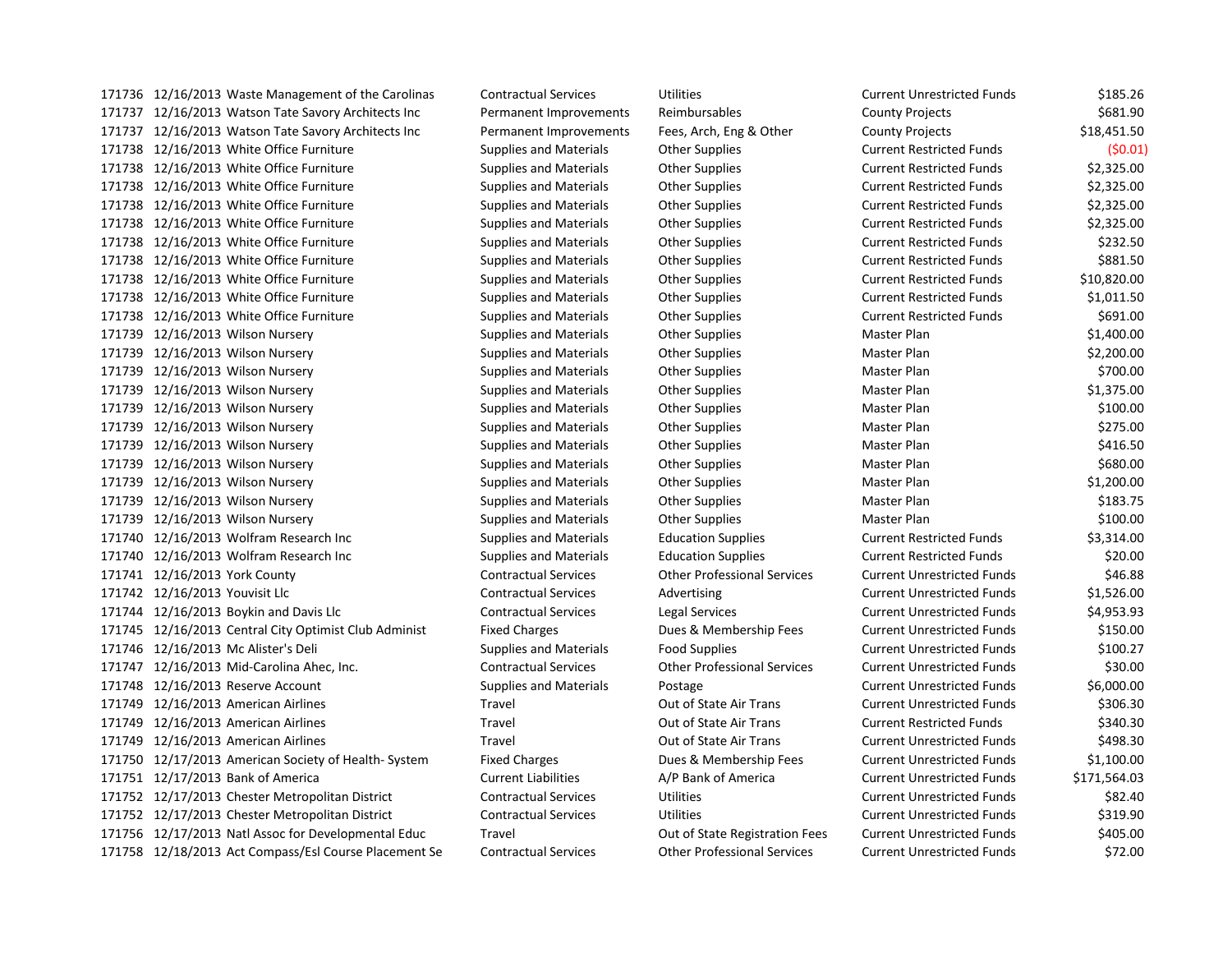171760 12/18/2013 Anderson Stamp and Engraving Supplies and Materials Other Supplies Current Unrestricted Funds \$27.42 12/18/2013 Baker and Taylor Equipment Library Books, Maps & Film Current Unrestricted Funds \$20.56 12/18/2013 C C Dickson Contractual Services General Repair Current Unrestricted Funds \$224.38 12/18/2013 C C Dickson Contractual Services General Repair Current Unrestricted Funds \$513.60 12/18/2013 C C Dickson Contractual Services General Repair Current Unrestricted Funds (\$433.35) 12/18/2013 C C Dickson Contractual Services General Repair Current Unrestricted Funds \$604.55 12/18/2013 Canon Solutions America Inc Supplies and Materials Photocopy Supplies Current Unrestricted Funds \$201.92 12/18/2013 Canon Solutions America Inc Supplies and Materials Photocopy Supplies Current Unrestricted Funds \$293.68 12/18/2013 Forklifts Unlimited Contractual Services Other Professional Services Current Unrestricted Funds \$477.00 12/18/2013 Forklifts Unlimited Contractual Services Other Professional Services Current Unrestricted Funds \$273.34 12/18/2013 Fortune Academy Inc Contractual Services Other Professional Services Current Unrestricted Funds \$2,756.00 12/18/2013 Jay's Lawn Maintenance Permanent Improvements Landscaping Current Unrestricted Funds \$370.00 12/18/2013 Mid-Carolina Ahec, Inc. Contractual Services Other Professional Services Current Unrestricted Funds \$60.00 12/18/2013 Perkin Elmer Contractual Services General Repair Current Unrestricted Funds \$790.00 12/18/2013 Perkin Elmer Contractual Services General Repair Current Unrestricted Funds \$2,172.50 12/18/2013 Perkin Elmer Contractual Services General Repair Current Unrestricted Funds \$152.00 12/18/2013 Record Storage Systems Contractual Services Data Processing Serv Current Unrestricted Funds \$154.80 12/18/2013 Valley Proteins, Inc Contractual Services Other Contractual Services Current Unrestricted Funds \$275.00 12/18/2013 West Group Equipment Library Books, Maps & Film Current Unrestricted Funds \$680.61 12/18/2013 West Group Equipment Library Books, Maps & Film Current Unrestricted Funds \$496.44 12/18/2013 Airgas Usa, Llc Supplies and Materials Education Supplies Current Unrestricted Funds \$17.42 12/18/2013 Airgas Usa, Llc Supplies and Materials Education Supplies Current Unrestricted Funds \$17.42 12/18/2013 Airgas Usa, Llc Supplies and Materials Education Supplies Current Unrestricted Funds \$17.42 12/18/2013 Airgas Usa, Llc Supplies and Materials Education Supplies Current Unrestricted Funds \$3.48 12/18/2013 Airgas Usa, Llc Supplies and Materials Education Supplies Current Unrestricted Funds \$3.48 12/18/2013 Airgas Usa, Llc Supplies and Materials Education Supplies Current Unrestricted Funds \$3.48 12/18/2013 Airgas Usa, Llc Contractual Services Other Professional Services Current Unrestricted Funds \$10.45 12/18/2013 Airgas Usa, Llc Contractual Services Other Professional Services Current Unrestricted Funds \$10.45 12/18/2013 Airgas Usa, Llc Contractual Services Other Professional Services Current Unrestricted Funds \$10.45 12/18/2013 Airgas Usa, Llc Supplies and Materials Education Supplies Current Unrestricted Funds \$87.08 12/18/2013 Airgas Usa, Llc Supplies and Materials Education Supplies Current Unrestricted Funds \$87.08 12/18/2013 Airgas Usa, Llc Supplies and Materials Education Supplies Current Unrestricted Funds \$155.82 12/18/2013 Airgas Usa, Llc Supplies and Materials Education Supplies Current Unrestricted Funds \$265.36 12/18/2013 Airgas Usa, Llc Supplies and Materials Education Supplies Current Unrestricted Funds \$87.08 12/18/2013 Nat'l Institute for Staff and Organ Travel Out of State Registration Fees Current Unrestricted Funds \$525.00 12/18/2013 Timothy L. Warner Inc Contractual Services Other Professional Services Current Unrestricted Funds \$1,155.00 12/18/2013 Natl Assoc for Developmental Educ Travel Out of State Registration Fees Current Unrestricted Funds \$355.00 12/18/2013 Business Card Travel Out of State Other Trans Current Unrestricted Funds \$19.00 12/18/2013 Business Card Travel Out of State Other Trans Current Unrestricted Funds \$19.00 12/18/2013 Business Card Travel Out of State Other Trans Current Unrestricted Funds \$76.21 171780 12/18/2013 Business Card Travel Travel Current Restricted Funds \$694.92 12/18/2013 Business Card Travel Out of State Other Trans Current Restricted Funds \$45.25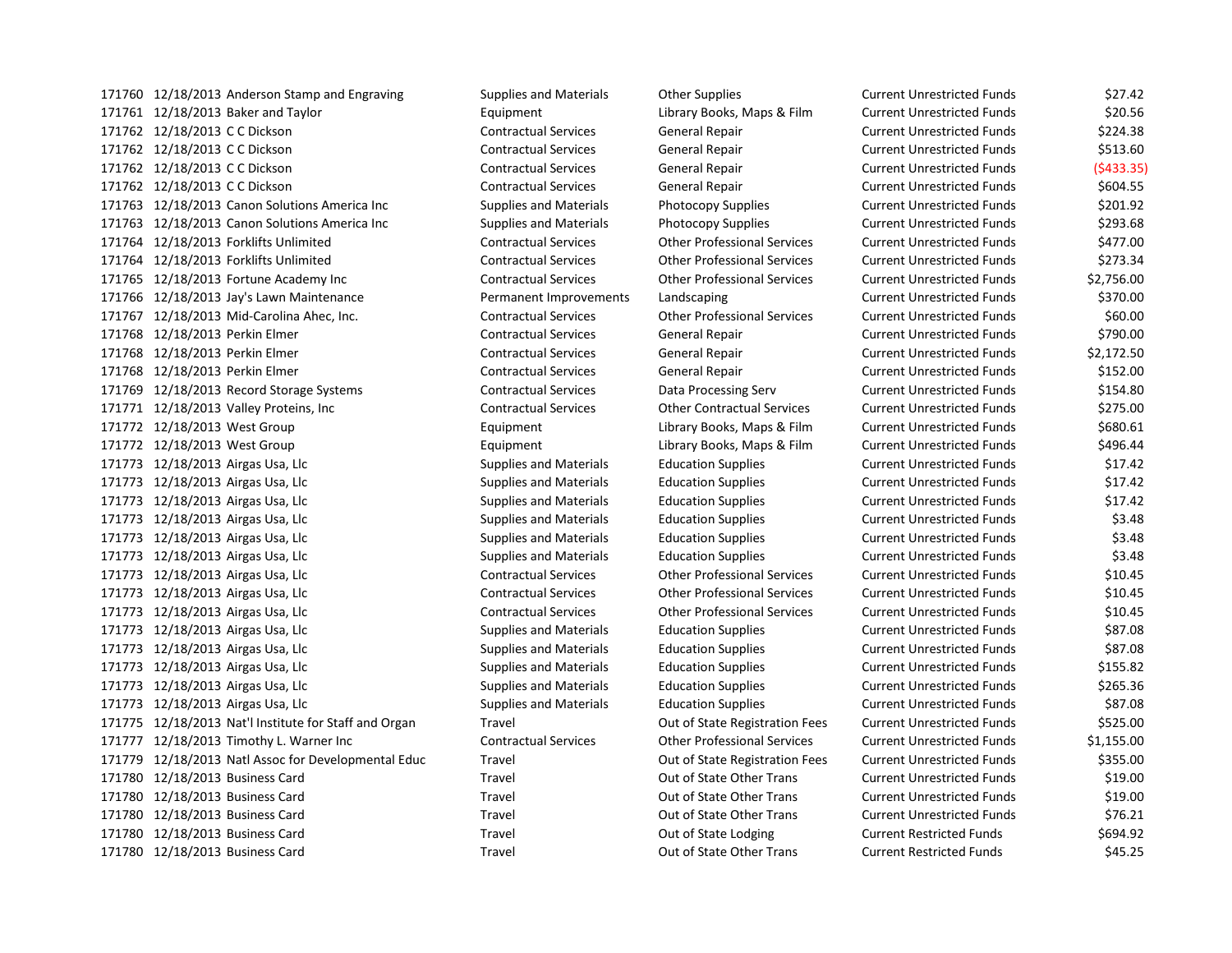|          | 1/1/80 12/18/2013 Business Card                     | Travel                        | Out of State Lodging               | Current Unrestricted Funds        | \$200.01   |
|----------|-----------------------------------------------------|-------------------------------|------------------------------------|-----------------------------------|------------|
|          | 171780 12/18/2013 Business Card                     | Travel                        | Out of State Lodging               | <b>Current Unrestricted Funds</b> | \$200.01   |
|          | 171780 12/18/2013 Business Card                     | Travel                        | Out of State Lodging               | <b>Current Unrestricted Funds</b> | \$200.01   |
|          | 171780 12/18/2013 Business Card                     | Travel                        | Out of State Lodging               | <b>Current Unrestricted Funds</b> | \$200.01   |
|          | 171780 12/18/2013 Business Card                     | Travel                        | In State Lodging                   | <b>Current Unrestricted Funds</b> | \$561.00   |
|          | 171780 12/18/2013 Business Card                     | Travel                        | In State Lodging                   | <b>Current Unrestricted Funds</b> | \$561.00   |
|          | 171780 12/18/2013 Business Card                     | Travel                        | In State Lodging                   | <b>Current Unrestricted Funds</b> | \$573.00   |
|          | 171780 12/18/2013 Business Card                     | Travel                        | In State Lodging                   | <b>Current Unrestricted Funds</b> | \$573.00   |
|          | 171780 12/18/2013 Business Card                     | Travel                        | In State Misc Travel Exp           | <b>Current Unrestricted Funds</b> | \$24.37    |
|          | 171780 12/18/2013 Business Card                     | Travel                        | Out of State Lodging               | <b>Current Unrestricted Funds</b> | \$499.55   |
|          | 171780 12/18/2013 Business Card                     | <b>Supplies and Materials</b> | <b>Food Supplies</b>               | <b>Current Unrestricted Funds</b> | \$188.89   |
|          | 171780 12/18/2013 Business Card                     | <b>Supplies and Materials</b> | <b>Food Supplies</b>               | <b>Current Unrestricted Funds</b> | \$750.00   |
|          | 171780 12/18/2013 Business Card                     | Travel                        | Out of State Misc Travel           | <b>Current Unrestricted Funds</b> | \$126.72   |
|          | 171780 12/18/2013 Business Card                     | Travel                        | Out of State Air Trans             | <b>Current Unrestricted Funds</b> | \$25.00    |
|          | 171780 12/18/2013 Business Card                     | Travel                        | Out of State Air Trans             | <b>Current Unrestricted Funds</b> | \$25.00    |
|          | 171780 12/18/2013 Business Card                     | Travel                        | Out of State Air Trans             | <b>Current Unrestricted Funds</b> | \$50.00    |
|          | 171780 12/18/2013 Business Card                     | Travel                        | Out of State Air Trans             | <b>Current Unrestricted Funds</b> | \$50.00    |
|          | 171781 12/18/2013 York Technical College Foundation | <b>Fixed Charges</b>          | <b>Rent Non State</b>              | <b>Current Unrestricted Funds</b> | \$1,666.66 |
|          | 171782 12/18/2013 Towneplace Suites by Marriot      | <b>Contractual Services</b>   | <b>Other Professional Services</b> | <b>Current Unrestricted Funds</b> | \$493.95   |
| E0005407 | 12/5/2013 YTC Employee                              | Travel                        | In State Misc Travel Exp           | <b>Current Restricted Funds</b>   | \$20.95    |
| E0005408 | 12/5/2013 YTC Employee                              | Travel                        | In State Priv Auto                 | <b>Current Unrestricted Funds</b> | \$262.38   |
| E0005409 | 12/5/2013 YTC Employee                              | Travel                        | In State Registration Fee          | <b>Current Unrestricted Funds</b> | \$325.00   |
| E0005409 | 12/5/2013 YTC Employee                              | Travel                        | In State Meals                     | <b>Current Unrestricted Funds</b> | \$31.00    |
| E0005409 | 12/5/2013 YTC Employee                              | Travel                        | In State Lodging                   | <b>Current Unrestricted Funds</b> | \$315.54   |
| E0005410 | 12/5/2013 YTC Employee                              | Travel                        | Out of State Meals                 | <b>Current Unrestricted Funds</b> | \$41.00    |
| E0005410 | 12/5/2013 YTC Employee                              | Travel                        | Out of State Lodging               | <b>Current Unrestricted Funds</b> | \$415.62   |
| E0005410 | 12/5/2013 YTC Employee                              | Travel                        | Out of State Misc Travel           | Current Unrestricted Funds        | \$12.00    |
| E0005410 | 12/5/2013 YTC Employee                              | Travel                        | Out of State Priv Auto             | <b>Current Unrestricted Funds</b> | \$40.68    |
| E0005410 | 12/5/2013 YTC Employee                              | Travel                        | Out of State Air Trans             | <b>Current Unrestricted Funds</b> | \$1,362.30 |
| E0005410 | 12/5/2013 YTC Employee                              | Travel                        | Out of State Other Trans           | <b>Current Unrestricted Funds</b> | \$26.15    |
| E0005411 | 12/5/2013 YTC Employee                              | Travel                        | Out of State Priv Auto             | <b>Current Unrestricted Funds</b> | \$33.74    |
| E0005411 | 12/5/2013 YTC Employee                              | Travel                        | In State Priv Auto                 | Current Unrestricted Funds        | \$101.80   |
| E0005412 | 12/6/2013 YTC Employee                              | Travel                        | In State Misc Travel Exp           | <b>Current Unrestricted Funds</b> | \$4.00     |
| E0005413 | 12/6/2013 YTC Employee                              | Travel                        | In State Priv Auto                 | <b>Current Unrestricted Funds</b> | \$26.55    |
| E0005414 | 12/6/2013 YTC Employee                              | Travel                        | In State Priv Auto                 | <b>Current Unrestricted Funds</b> | \$7.35     |
| E0005414 | 12/6/2013 YTC Employee                              | Travel                        | Out of State Priv Auto             | <b>Current Unrestricted Funds</b> | \$49.14    |
| E0005415 | 12/6/2013 YTC Employee                              | Travel                        | In State Priv Auto                 | <b>Current Restricted Funds</b>   | \$75.39    |
| E0005416 | 12/6/2013 YTC Employee                              | Travel                        | In State Priv Auto                 | <b>Current Restricted Funds</b>   | \$23.62    |
| E0005417 | 12/6/2013 YTC Employee                              | Travel                        | In State Priv Auto                 | <b>Current Restricted Funds</b>   | \$71.19    |
| E0005418 | 12/9/2013 YTC Employee                              | Travel                        | In State Priv Auto                 | <b>Current Unrestricted Funds</b> | \$46.38    |
| E0005419 | 12/9/2013 YTC Employee                              | Travel                        | In State Priv Auto                 | <b>Current Unrestricted Funds</b> | \$618.72   |
| E0005420 | 12/9/2013 YTC Employee                              | Travel                        | In State Priv Auto                 | <b>Current Restricted Funds</b>   | \$166.11   |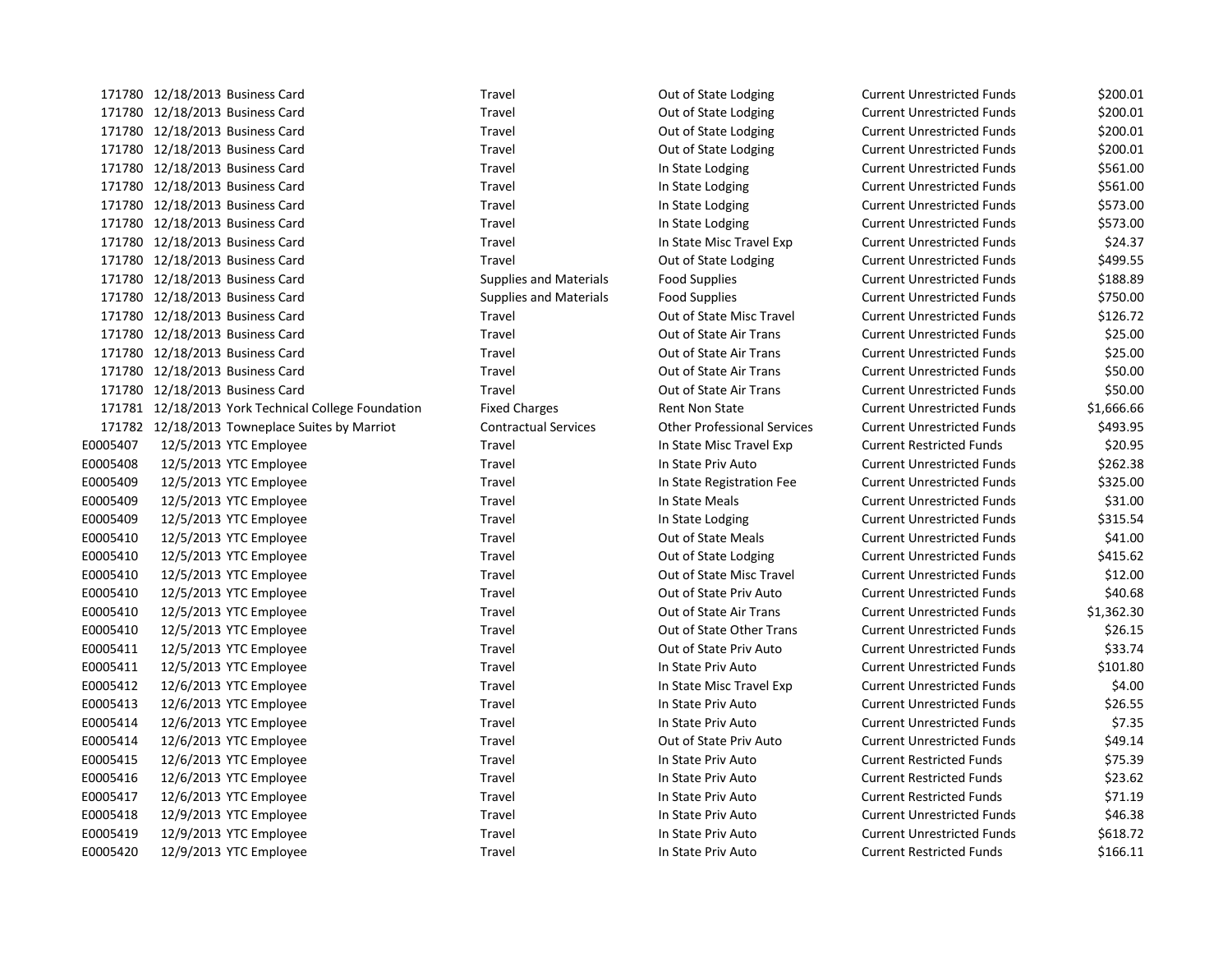| E0005421 | 12/9/2013 YTC Employee           | Travel                      | In State Priv Auto                   | <b>Current Restricted Funds</b>   | \$166.11   |
|----------|----------------------------------|-----------------------------|--------------------------------------|-----------------------------------|------------|
| E0005421 | 12/9/2013 YTC Employee           | Travel                      | In State Priv Auto                   | <b>Current Restricted Funds</b>   | \$166.11   |
| E0005422 | 12/11/2013 Charles Robinson      | <b>Contractual Services</b> | Non State Employee Travel            | <b>Current Unrestricted Funds</b> | \$85.10    |
| E0005423 | 12/11/2013 YTC Employee          | Travel                      | In State Priv Auto                   | <b>Current Unrestricted Funds</b> | \$7.06     |
| E0005424 | 12/11/2013 YTC Employee          | Travel                      | In State Priv Auto                   | <b>Current Unrestricted Funds</b> | \$337.80   |
| E0005424 | 12/11/2013 YTC Employee          | Travel                      | In State Priv Auto                   | <b>Current Unrestricted Funds</b> | \$32.51    |
| E0005431 | 12/17/2013 YTC Employee          | Travel                      | In State Priv Auto                   | <b>Current Unrestricted Funds</b> | \$17.50    |
| E0005432 | 12/17/2013 YTC Employee          | Travel                      | In State Meals                       | <b>Current Unrestricted Funds</b> | \$18.00    |
| E0005433 | 12/17/2013 YTC Employee          | Travel                      | In State Priv Auto                   | <b>Current Unrestricted Funds</b> | \$114.13   |
| E0005434 | 12/17/2013 YTC Employee          | Travel                      | In State Priv Auto                   | <b>Current Restricted Funds</b>   | \$9.60     |
| E0005435 | 12/17/2013 YTC Employee          | Travel                      | In State Priv Auto                   | <b>Current Unrestricted Funds</b> | \$86.66    |
| E0005436 | 12/17/2013 YTC Employee          | Travel                      | In State Priv Auto                   | <b>Current Unrestricted Funds</b> | \$81.19    |
| E0005437 | 12/17/2013 YTC Employee          | Travel                      | Out of State Priv Auto               | <b>Current Unrestricted Funds</b> | \$41.81    |
| E0005438 | 12/17/2013 YTC Employee          | Travel                      | In State Priv Auto                   | <b>Current Unrestricted Funds</b> | \$81.84    |
| E0005439 | 12/17/2013 YTC Employee          | <b>Contractual Services</b> | <b>Education &amp; Training Serv</b> | <b>Current Unrestricted Funds</b> | \$1,626.00 |
| E0005440 | 12/17/2013 YTC Employee          | Travel                      | In State Priv Auto                   | <b>Current Unrestricted Funds</b> | \$71.18    |
| E0005441 | 12/17/2013 YTC Employee          | Travel                      | In State Priv Auto                   | <b>Current Unrestricted Funds</b> | \$198.88   |
|          | E0005442 12/17/2013 YTC Employee | Travel                      | In State Priv Auto                   | <b>Current Unrestricted Funds</b> | \$90.45    |
| E0005443 | 12/17/2013 YTC Employee          | Travel                      | Out of State Meals                   | <b>Current Unrestricted Funds</b> | \$96.00    |
| E0005443 | 12/17/2013 YTC Employee          | Travel                      | Out of State Priv Auto               | <b>Current Unrestricted Funds</b> | \$28.25    |
| E0005444 | 12/17/2013 YTC Employee          | Travel                      | In State Priv Auto                   | <b>Current Unrestricted Funds</b> | \$254.25   |
| E0005445 | 12/17/2013 YTC Employee          | Travel                      | In State Priv Auto                   | <b>Current Unrestricted Funds</b> | \$249.75   |
| E0005446 | 12/17/2013 YTC Employee          | Travel                      | In State Priv Auto                   | <b>Current Unrestricted Funds</b> | \$197.75   |
| E0005447 | 12/17/2013 YTC Employee          | Travel                      | In State Priv Auto                   | <b>Current Unrestricted Funds</b> | \$200.90   |
| E0005448 | 12/18/2013 YTC Employee          | Travel                      | In State Priv Auto                   | <b>Current Unrestricted Funds</b> | \$94.84    |
| E0005449 | 12/18/2013 YTC Employee          | Travel                      | In State Priv Auto                   | <b>Current Unrestricted Funds</b> | \$58.71    |
| E0005450 | 12/18/2013 YTC Employee          | Travel                      | In State Priv Auto                   | <b>Current Unrestricted Funds</b> | \$149.16   |
| E0005451 | 12/18/2013 YTC Employee          | Travel                      | In State Priv Auto                   | <b>Current Unrestricted Funds</b> | \$226.00   |
| E0005452 | 12/18/2013 YTC Employee          | Travel                      | In State Priv Auto                   | <b>Current Unrestricted Funds</b> | \$143.50   |
| E0005453 | 12/18/2013 YTC Employee          | Travel                      | Out of State Meals                   | <b>Current Unrestricted Funds</b> | \$94.00    |
| E0005453 | 12/18/2013 YTC Employee          | Travel                      | Out of State Priv Auto               | <b>Current Unrestricted Funds</b> | \$268.94   |
| E0005454 | 12/18/2013 YTC Employee          | Travel                      | In State Priv Auto                   | <b>Current Unrestricted Funds</b> | \$43.75    |
| E0005455 | 12/18/2013 YTC Employee          | Travel                      | In State Priv Auto                   | <b>Current Unrestricted Funds</b> | \$132.77   |
| E0005456 | 12/18/2013 YTC Employee          | Travel                      | Out of State Meals                   | <b>Current Unrestricted Funds</b> | \$71.00    |
| E0005457 | 12/18/2013 YTC Employee          | Travel                      | Out of State Priv Auto               | <b>Current Unrestricted Funds</b> | \$44.23    |
| E0005457 | 12/18/2013 YTC Employee          | Travel                      | Out of State Meals                   | <b>Current Unrestricted Funds</b> | \$68.03    |
| E0005458 | 12/27/2013 YTC Employee          | Travel                      | In State Priv Auto                   | <b>Current Unrestricted Funds</b> | \$78.87    |
| E0005459 | 12/27/2013 YTC Employee          | Travel                      | In State Priv Auto                   | <b>Current Unrestricted Funds</b> | \$40.68    |
| E0005460 | 12/27/2013 YTC Employee          | Travel                      | In State Priv Auto                   | <b>Current Unrestricted Funds</b> | \$78.13    |
| E0005460 | 12/27/2013 YTC Employee          | Travel                      | Non Deductible Meals                 | <b>Current Unrestricted Funds</b> | \$7.00     |
| E0005461 | 12/27/2013 YTC Employee          | Travel                      | In State Priv Auto                   | <b>Current Unrestricted Funds</b> | \$74.58    |
|          | E0005461 12/27/2013 YTC Employee | Travel                      | In State Priv Auto                   | <b>Current Unrestricted Funds</b> | \$74.58    |
|          |                                  |                             |                                      |                                   |            |